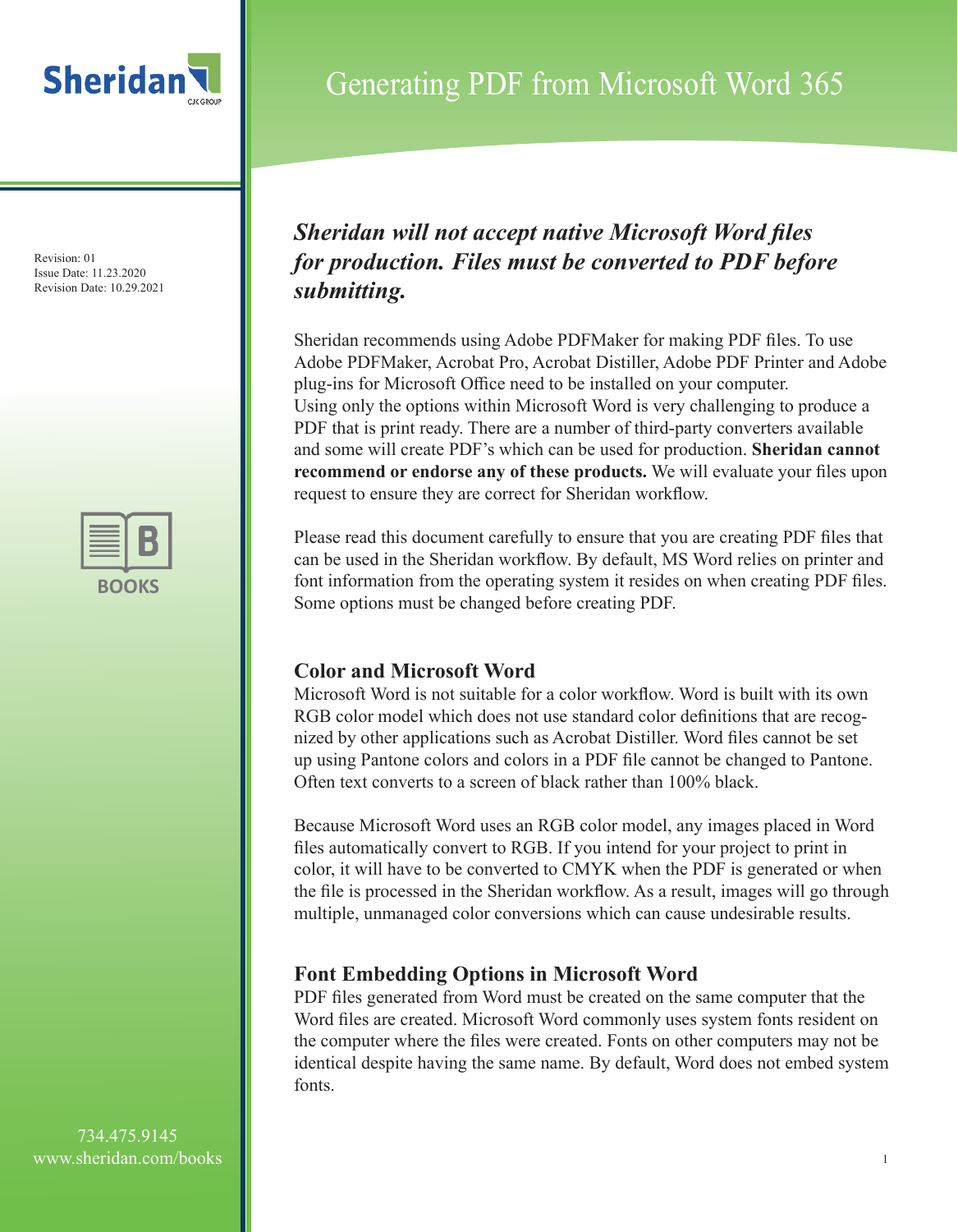



### **Adobe PDF Printer - The Following instructions require Acrobat Professional, Acrobat Distiller and Adobe plug-ins for MS Office installed on your computer.**

Generating PDF from Microsoft Word 365

*Screen shots are from Windows 10, screenshots used were generated for this document.*

Microsoft Word document open go to **File/Print**. Under Printer change to **Adobe PDF**. Select **Printer Properties**.



#### **Layout Tab** Orientation: Portrait Page Format: Pages per Sheet: 1



*Click the Advanced button*

*Click OK*

**Adobe PDF Converter Advanced Document Settings**

Paper/Output Paper Size - Letter Copy Count - 1 Copy Graphic Print Quality: 2400dpi **In** Graphic Image Color Management ICM Method: ICM disabled ICM Intent: Pictures Scaling: 100% TrueType Font: Download as Softfont Document Options: Postscript Options: Postscript Output Option: Optimize for Portability TrueType Font Download Option: Native TrueType PostScript Language Level: 3 Send PostScript Error Handler: Yes Mirrored Output: No

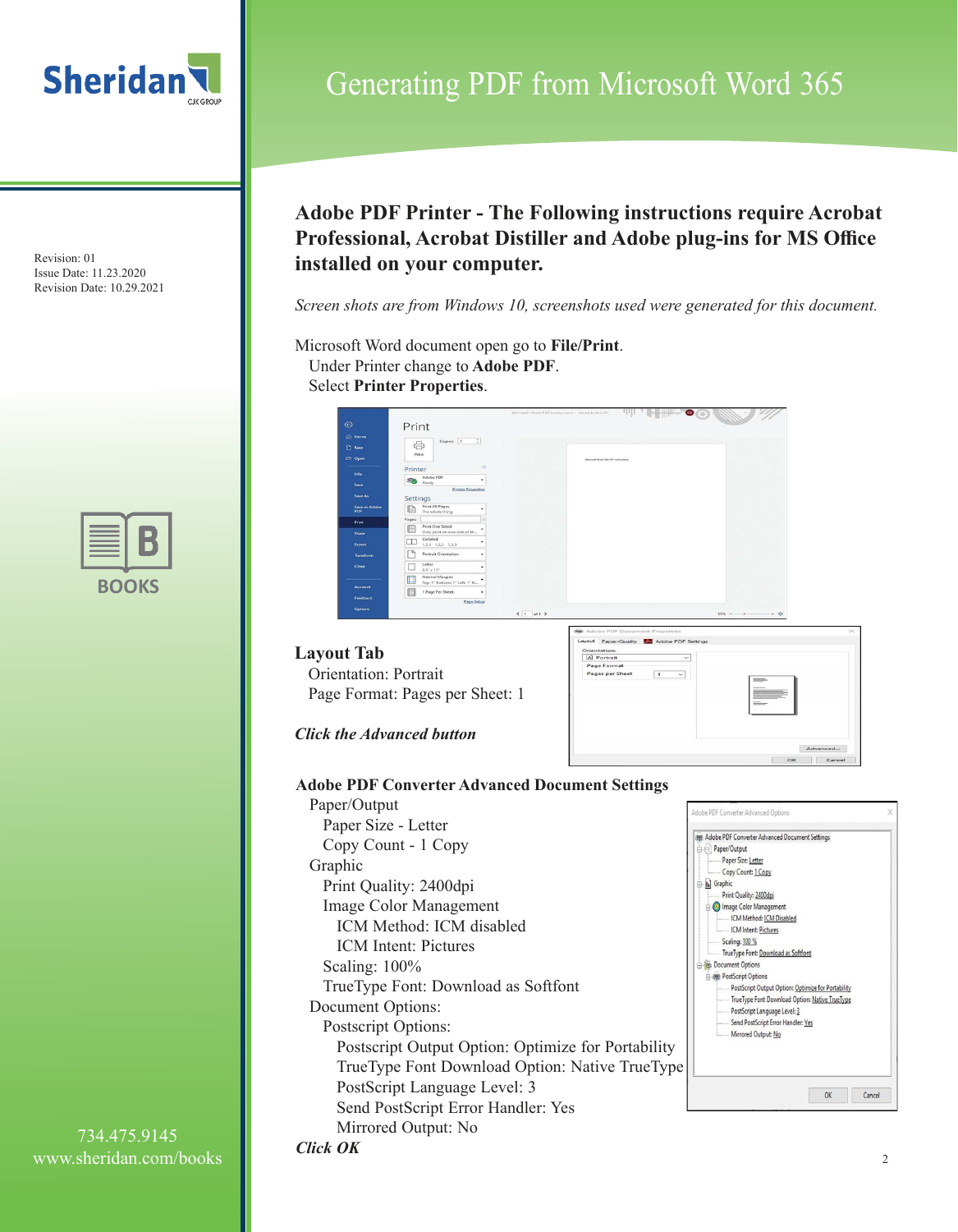

### Generating PDF from Microsoft Word 365

### **Adobe PDF Settings Tab**

Default settings: Press Quality (Starting point) Adobe PDF Security: None Adobe PDF Output Folder: Prompt for Adobe PDF filename Adobe PDF Page Size: Letter *Select:* View Adobe PDF results Add document information Delete log files for successful jobs Ask to replace existing PDF file *Unselect:*  Rely on Systems fonts only; do not use document fonts.

| Layout Paper/Quality & Adobe PDF Settings            |                                                                                                                                                                               |                          |        |
|------------------------------------------------------|-------------------------------------------------------------------------------------------------------------------------------------------------------------------------------|--------------------------|--------|
| Adobe PDF Conversion Settings                        |                                                                                                                                                                               |                          |        |
| later.                                               | Use these settings to create Adobe PDF documents best suited for high-quality prepress<br>printing. Created PDF documents can be opened with Acrobat and Adobe Reader 5.0 and |                          |        |
| Default Settings: Press Quality                      |                                                                                                                                                                               | $\checkmark$             | Edit   |
| Adobe PDF Security: None                             |                                                                                                                                                                               | $\checkmark$             | Fde:   |
|                                                      | Adobe PDF Output Folder Prompt for Adobe PDF filename                                                                                                                         | $\overline{\phantom{a}}$ | Browse |
| Adobe PDF Page Size: Letter                          |                                                                                                                                                                               | $\sim$                   | Add    |
| View Adobe PDF results                               |                                                                                                                                                                               |                          |        |
| Add document information                             |                                                                                                                                                                               |                          |        |
| Rely on system fonts only; do not use document fonts |                                                                                                                                                                               |                          |        |
| Delete log files for successful jobs                 |                                                                                                                                                                               |                          |        |
| Ask to replace existing PDF file                     |                                                                                                                                                                               |                          |        |
|                                                      |                                                                                                                                                                               |                          |        |

*Go into Edit under the Default settings: Press Quality. This will take you into Adobe Distiller Settings.*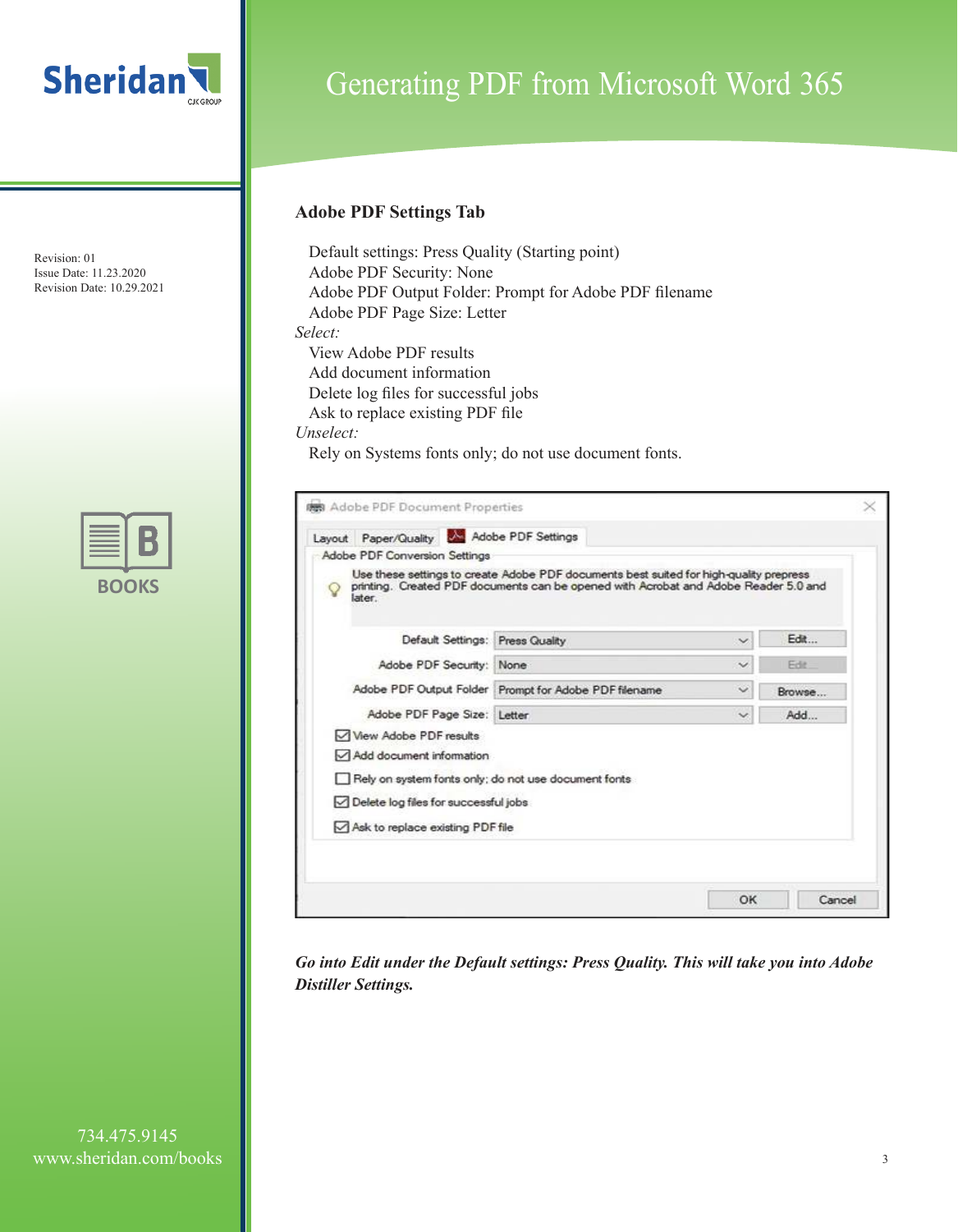



## Generating PDF from Microsoft Word 365

### **General Tab**

Compatibility: Acrobat 5.0 (PDF 1.4) Object Level Compression: Off Auto-Rotate Pages: Off Binding: Left Resolution: 2400 dots per inch

Select: All Pages

Default Pages Size:

Width: 8.5 (If your Document Width is set up to a certain Size Type it in) Height: 11 (If your Document Height is set up to a certain Size Type it in)

Units: Inches

| Reader 5.0 and later.                              |                                                                   |                                                                                                                                                                                                                                                                                                                                      |
|----------------------------------------------------|-------------------------------------------------------------------|--------------------------------------------------------------------------------------------------------------------------------------------------------------------------------------------------------------------------------------------------------------------------------------------------------------------------------------|
| File Options                                       |                                                                   |                                                                                                                                                                                                                                                                                                                                      |
|                                                    |                                                                   | Ÿ.                                                                                                                                                                                                                                                                                                                                   |
|                                                    |                                                                   | $\checkmark$                                                                                                                                                                                                                                                                                                                         |
|                                                    |                                                                   | $\sim$                                                                                                                                                                                                                                                                                                                               |
|                                                    |                                                                   | $\checkmark$                                                                                                                                                                                                                                                                                                                         |
| @ All Pages<br>O Pages From:<br>□ Embed thumbnails | dots per inch<br>To:                                              |                                                                                                                                                                                                                                                                                                                                      |
| Default Page Size                                  |                                                                   |                                                                                                                                                                                                                                                                                                                                      |
| Width: 8.5                                         | Units: Inches                                                     |                                                                                                                                                                                                                                                                                                                                      |
| Height: 11.0                                       |                                                                   |                                                                                                                                                                                                                                                                                                                                      |
|                                                    | Microsoft Word 365 PDF - Adobe PDF Settings<br><b>Description</b> | Use these settings to create Adobe PDF documents best suited for high-quality<br>prepress printing. Created PDF documents can be opened with Acrobat and Adobe<br>Compatibility: Acrobat 5.0 (PDF 1.4)<br>Object Level Compression: Off<br>Auto-Rotate Pages: Off<br>Binding: Left<br>Resolution: 2400<br>Optimize for fast web view |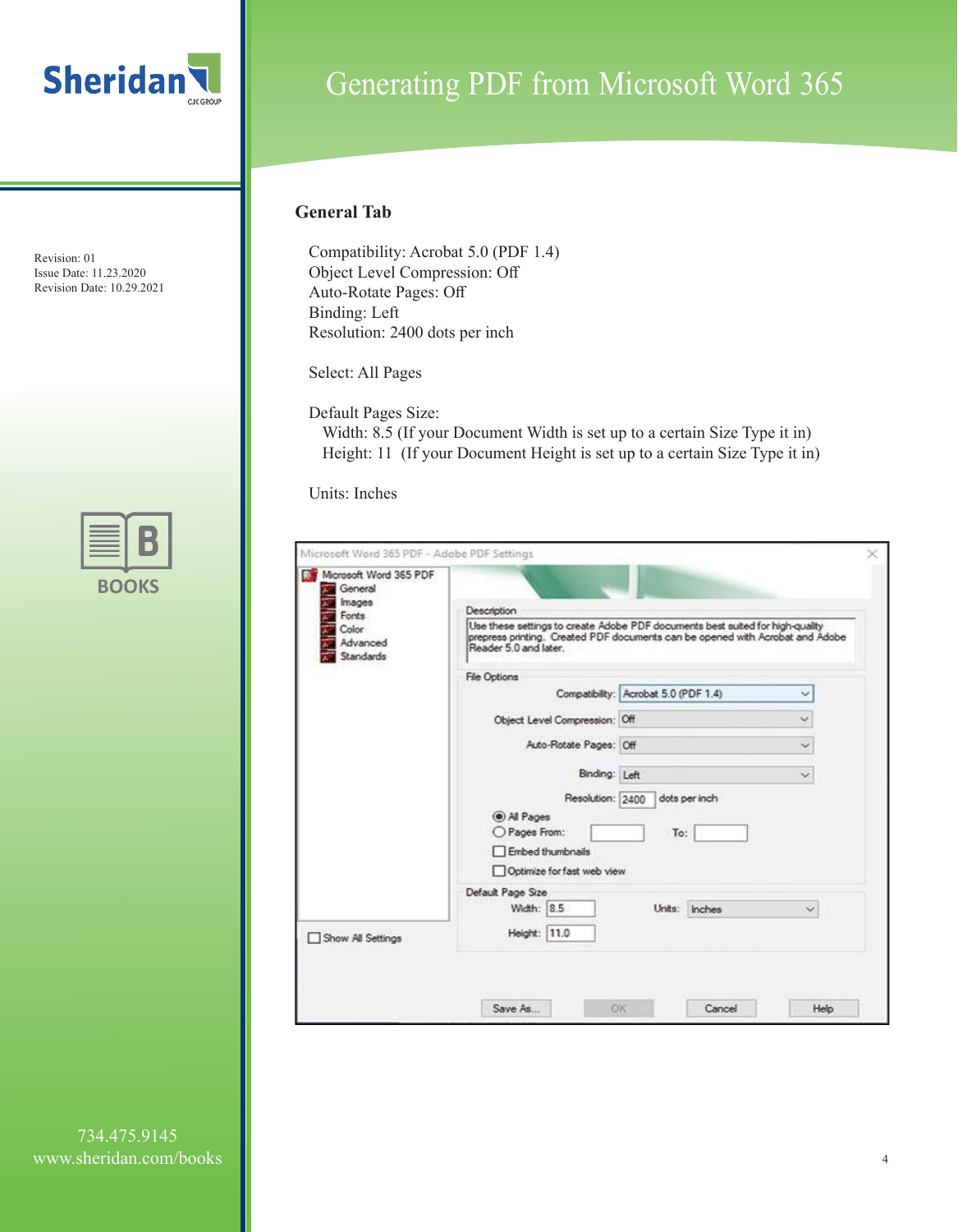



# Generating PDF from Microsoft Word 365

### **Images Tab**

- Color Images Downsample: Off - 300 pixels per inch Compression: Zip
- Greyscale Images Downsample: Off - 300 pixels per inch Compression: Zip
- Monochrome Images Downsample: Off - 1200 pixels per inch

Compression: CCITT Group 4

Anti alias to gray: Off

| Microsoft Word 365 PDF  | Color Images            |                            |                     |                 |
|-------------------------|-------------------------|----------------------------|---------------------|-----------------|
| General<br>T.<br>Images | Downsample: Off         |                            | 300<br>$\sim$       | pixels per inch |
| Fonts                   |                         |                            |                     |                 |
| Color:<br>Advanced      | Compression: ZIP        |                            | $\sim$              |                 |
| Standards               |                         |                            |                     |                 |
|                         | Grayscale Images        |                            |                     |                 |
|                         | Downsample: Off.        |                            | 300<br>$\checkmark$ | pixels per inch |
|                         |                         |                            |                     |                 |
|                         | Compression: ZIP        |                            | $\sim$              |                 |
|                         |                         |                            |                     |                 |
|                         | Monochrome Images       |                            |                     |                 |
|                         | Downsample: Off.        |                            | 1200<br>$\ddotmark$ | pixels per inch |
|                         |                         |                            |                     |                 |
|                         |                         | Compression: CCITT Group 4 |                     |                 |
|                         | Anti-alias to gray: Off | $\checkmark$               |                     |                 |
|                         |                         |                            |                     |                 |
|                         | Policy                  |                            |                     |                 |
| Show All Settings       |                         |                            |                     |                 |
|                         |                         |                            |                     |                 |
|                         |                         |                            |                     |                 |
|                         | Save As                 | OK                         | Cancel              | Help            |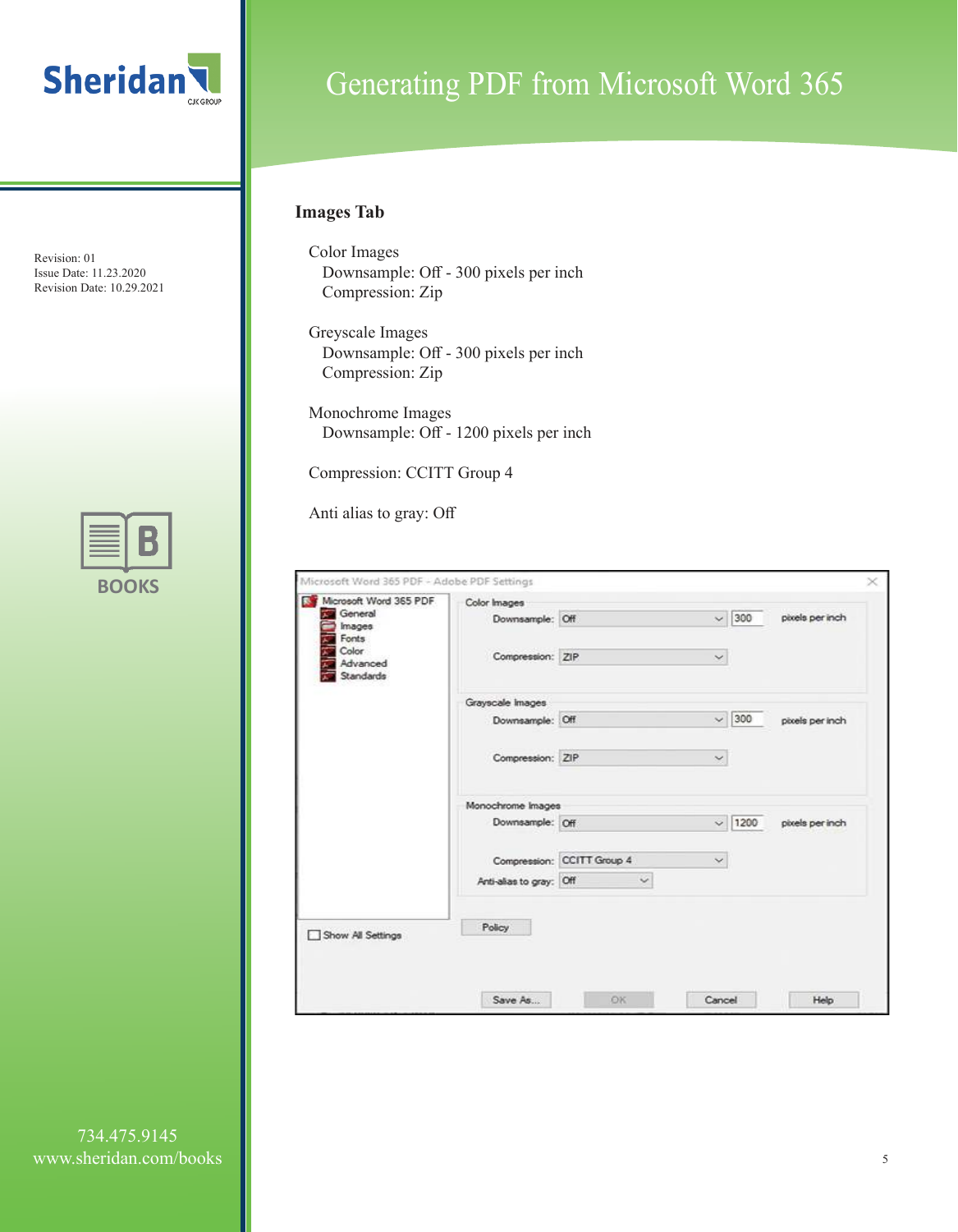



# Generating PDF from Microsoft Word 365

### **Fonts**

Select Embed all fonts

Unselect Subset embedded fonts when percent of characters used less then: 100%

When embedding fonts fails: Cancel Job

| Microsoft Word 365 PDF<br>General<br>Images<br>Fonts<br>Color:<br>Advanced<br>Standards | □ Embed all fonts<br>Embed Open Type fonts<br>Subset embedded fonts when percent of characters used is less than:<br>Only fonts with appropriate permission bits will be embedded<br>GB<br>When embedding fails: Cancel job |                   | 100 %<br>$\checkmark$ |
|-----------------------------------------------------------------------------------------|-----------------------------------------------------------------------------------------------------------------------------------------------------------------------------------------------------------------------------|-------------------|-----------------------|
|                                                                                         | Embedding<br>Font Source:                                                                                                                                                                                                   |                   | Always Embed:         |
|                                                                                         | C:\WINDOWS\Fonts\<br>×                                                                                                                                                                                                      |                   |                       |
|                                                                                         | O ACasionPro-Bold<br>O ACasionPro-Bolditalic<br>O ACasion Pro-Italic<br>O ACasionPro-Regular<br>O ACasionPro-Semibold<br>O ACasionPro-Semibolditalic<br>O Adobe Arabic-Bold<br>O AdobeArabic-BoldItalic                     | $Add - 2$         | Never Embed:          |
|                                                                                         | O AdobeArabic-Italic<br>O AdobeArabic-Regular<br>O AdobeDevanagari-Bold<br>O AdobeDevanagari-Bolditalic<br>O AdobeDevanagari-Italic<br>O AdobeDevanagari-Regular<br>O AdobeFangsongStd-Regular V                            | $Add \rightarrow$ |                       |
| Show All Settings                                                                       |                                                                                                                                                                                                                             |                   | Add Name<br>Remove    |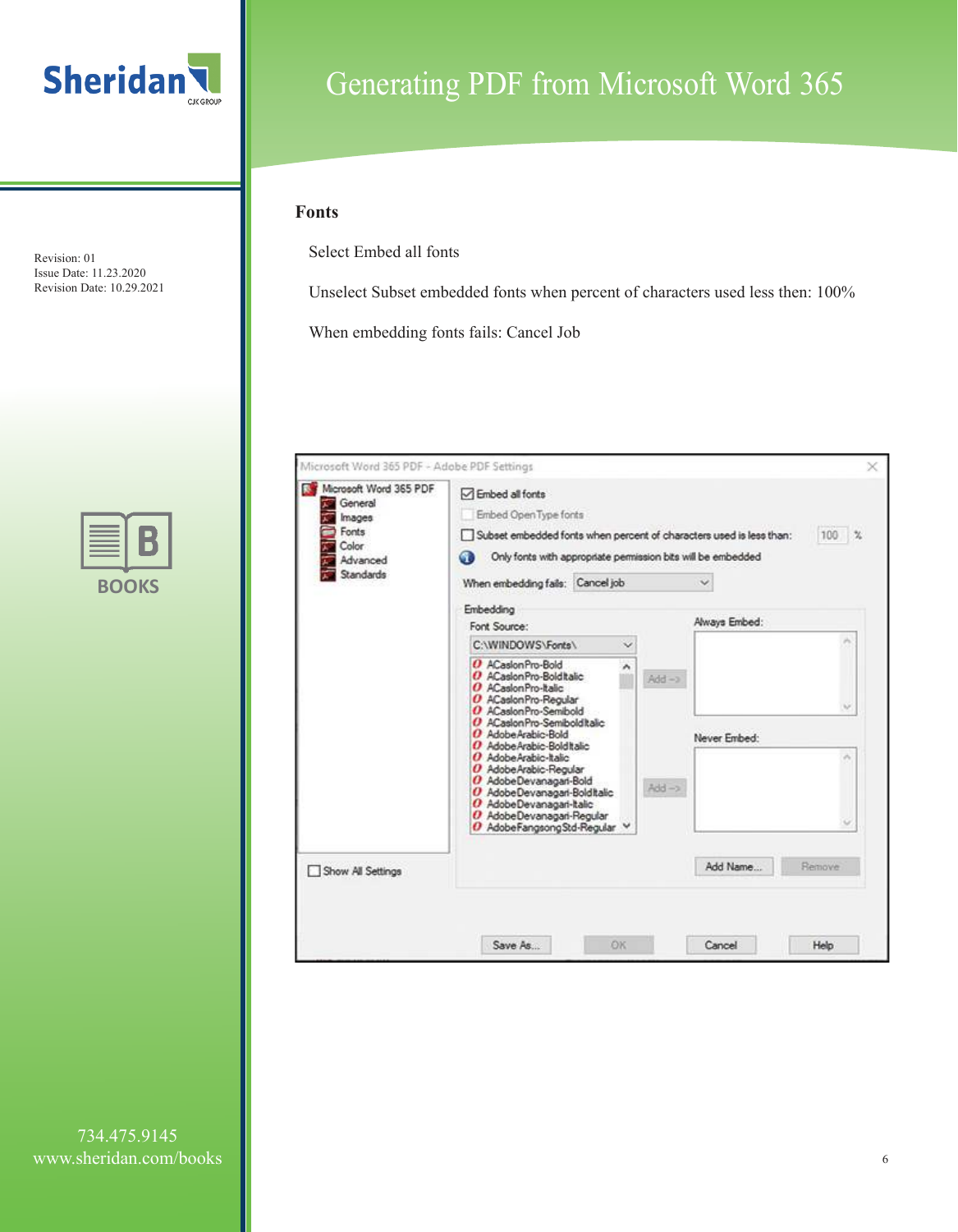



### Generating PDF from Microsoft Word 365

#### **Color**

Adobe Color Settings Settings File: None

Color Management Policies Convert all Colors to CMYK Document Rendering Intent: Preserve

Working Spaces Gray: Dot Gain 20% RGB: sRGB IEC61996-2.1 CMYK: Coated FORGRA39 (ISO 12647-2:2004)

*Select*:

Preserve CMYK values for Calibrated CMYK color spaces

Device-Dependant Data

*Unselect:*

Preserve under color removal and black generation

When transfer functions are found: Preserve

*Select:*

Preserve halftone information.

| Microsoft Word 365 PDF<br>General | Adobe Color Settings                                             |              |  |  |
|-----------------------------------|------------------------------------------------------------------|--------------|--|--|
| Images                            | Settings File:<br>None                                           | $\checkmark$ |  |  |
| Fonts<br>Color<br>Advanced        | Color Management Policies                                        |              |  |  |
| Standards                         | Convert All Colors to CMYK                                       | $\checkmark$ |  |  |
|                                   | Document Rendering Intent: Preserve                              | $\checkmark$ |  |  |
|                                   | Working Spaces                                                   |              |  |  |
|                                   | Gray: Dot Gain 20%                                               | ×            |  |  |
|                                   | RGB: sRGB IEC61966-2.1                                           |              |  |  |
|                                   | CMYK: Coated FOGRA39 (ISO 12647-2:2004)<br>$\tilde{\phantom{a}}$ |              |  |  |
|                                   | Preserve CMYK values for calibrated CMYK color spaces            |              |  |  |
|                                   | Device-Dependent Data                                            |              |  |  |
|                                   | Preserve under color removal and black generation                |              |  |  |
|                                   | When transfer functions are found: Preserve                      |              |  |  |
|                                   | Preserve halftone information                                    |              |  |  |
| Show All Settings                 |                                                                  |              |  |  |
|                                   |                                                                  |              |  |  |
|                                   |                                                                  |              |  |  |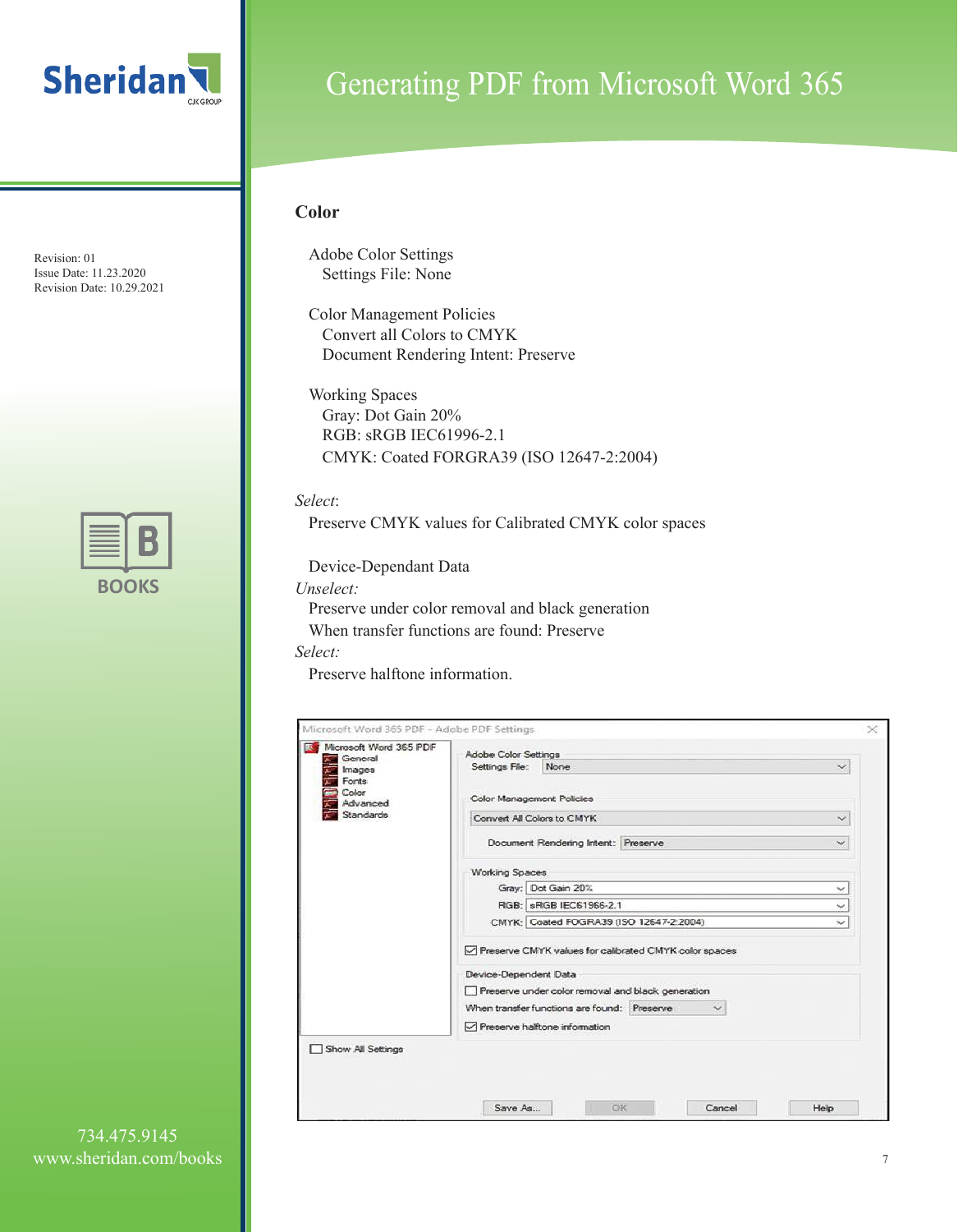

| ٠ | . . |
|---|-----|

## Generating PDF from Microsoft Word 365

### **Advanced**

Options *Select:* Convert gradients to smooth shades Preserve Level 2 copypage semantics Preserve overprint settings Overprinting default is nonzero overprinting Save original JPEG images in PDF if possible

*UnSelect:*

Allow PostScript file to override Adobe PDF settings Allow Postscript XObjects Convert smooth lines to curves Save Adobe PDF settings inside PDF file Save Portable Job Ticket inside PDF file Use Prologue.ps and Epilogue.ps

Document Structuring Conventions (DSC) *Select:* Process DSC comments Log DSC warnings

Preserve EPS information from DSC Preserve document information from DSC Resize page and center artwork for EPS files

#### *Unselect:*

Preserve OPI comments

| Microsoft Word 365 PDF | Options                                                          |  |  |  |  |
|------------------------|------------------------------------------------------------------|--|--|--|--|
| General                | Allow PostScript file to override Adobe PDF settings             |  |  |  |  |
| <i>Images</i><br>Fonts | Allow PostScript XObjects                                        |  |  |  |  |
| Color                  | ○ Convert gradients to smooth shades                             |  |  |  |  |
| Advanced               | Convert smooth lines to curves                                   |  |  |  |  |
| <b>Standards</b>       | ○ Preserve Level 2 copypage semantics                            |  |  |  |  |
|                        | Preserve overprint settings                                      |  |  |  |  |
|                        | ○ Overprinting default is nonzero overprinting                   |  |  |  |  |
|                        | Save Adobe PDF settings inside PDF file                          |  |  |  |  |
|                        | Save original JPEG images in PDF if possible                     |  |  |  |  |
|                        | Save Portable Job Ticket inside PDF file                         |  |  |  |  |
|                        | Use Prologue ps and Epilogue ps                                  |  |  |  |  |
|                        | Document Structuring Conventions (DSC)<br>□ Process DSC comments |  |  |  |  |
|                        | <b><math>□</math> Log DSC wamings</b>                            |  |  |  |  |
|                        | ○ Preserve EPS information from DSC                              |  |  |  |  |
|                        | Preserve OPI comments                                            |  |  |  |  |
|                        | ○ Preserve document information from DSC                         |  |  |  |  |
|                        | Resize page and center artwork for EPS files                     |  |  |  |  |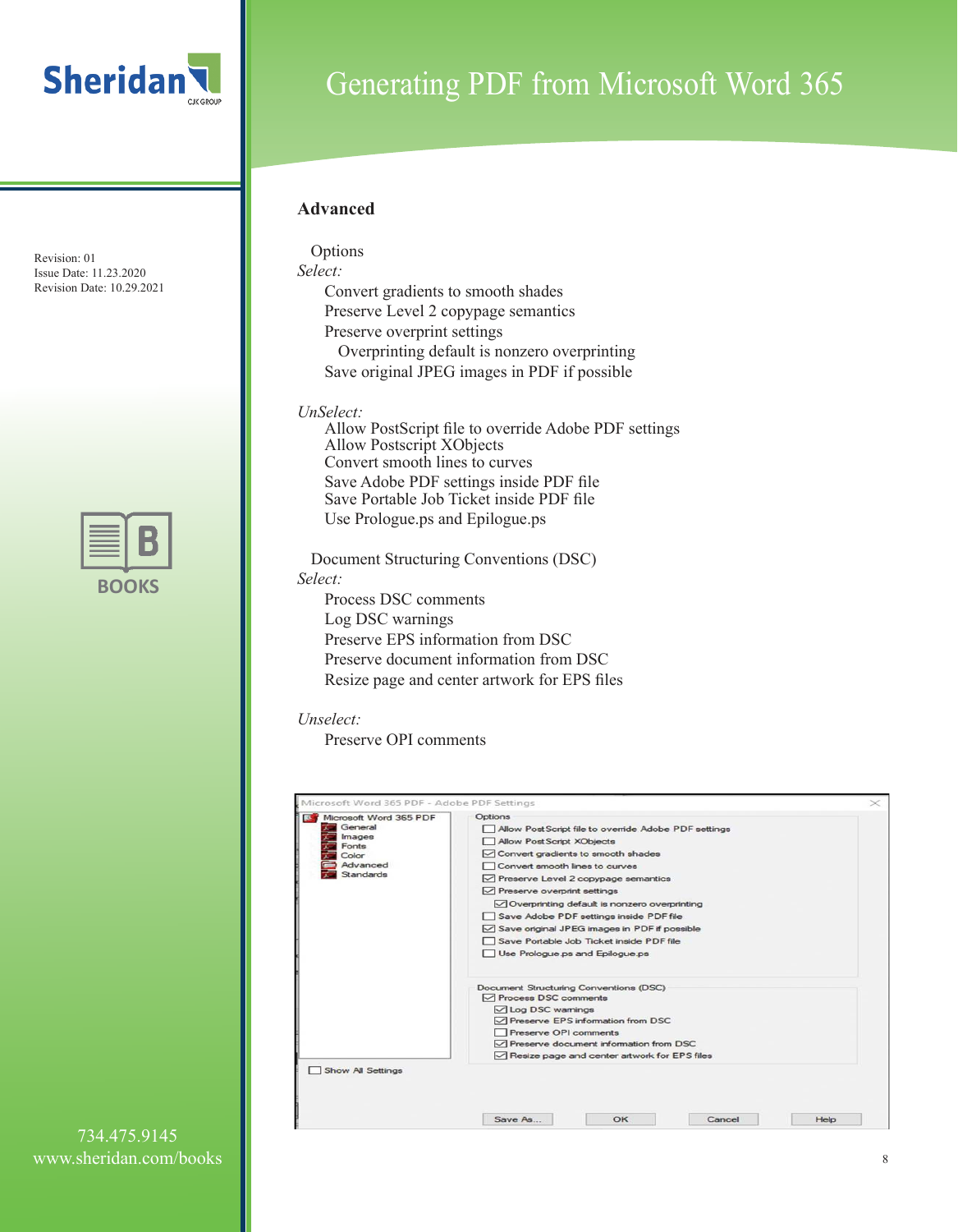

| ٠ | u. |
|---|----|

# Generating PDF from Microsoft Word 365

### **Standards**

Standards Reporting and Compliance: Compliance Standard: None

*Everything else will greyed out not be unavailable.*

| Microsoft Word 365 PDF - Adobe PDF Settings<br>Microsoft Word 365 PDF | Standards Reporting and Compliance              |        | $\scriptstyle\!\!\!\!\times$ |
|-----------------------------------------------------------------------|-------------------------------------------------|--------|------------------------------|
| General<br>Images                                                     | Compliance Standard: None                       |        | ÷                            |
| Fonts<br>Color.                                                       | When not compliant: Continue                    |        | ۰                            |
| Advanced<br>Standards                                                 | Check PDF/A Minimal Compliance<br>œ             |        |                              |
|                                                                       | Default Values if Not Specified in the Document |        |                              |
|                                                                       | Output Intent Profile Name: None                |        | ea<br>n,                     |
|                                                                       | Output Condition:                               |        |                              |
|                                                                       |                                                 |        |                              |
| Show All Settings                                                     |                                                 |        |                              |
|                                                                       | Save As<br>OK                                   | Cancel | Help                         |

### *Select Save As*

The Adobe Setting in the AppData/Roaming/Adobe/Abode PDF /Settings folder (this should appear automatically when the Save As button is selected). Name it something of your choice. Example: Microsoft Word 365 PDF.

### *Select the Save button*

|                                                                                                                                                                                                                                        |                           | <sup>44</sup> AppData > Roaming > Adobe > Adobe PDF > Settings |                                                           | $\mathcal{A}$ | $\mathbb{C}$ | $\overline{D}$<br>Search Settings        |      |                         |   |
|----------------------------------------------------------------------------------------------------------------------------------------------------------------------------------------------------------------------------------------|---------------------------|----------------------------------------------------------------|-----------------------------------------------------------|---------------|--------------|------------------------------------------|------|-------------------------|---|
| Organize -<br>New folder<br>or Quick access<br>Desktop<br>×<br>Downloads #<br><b>Documents</b> #<br>Pictures<br>- 10<br>00 Intranet Repo<br>Creating PDF fro<br>Dawn DS Testing<br>Dawns Stuff<br><b>OneDrive</b><br>dbidding on MDS v | Name<br>Sheridan          | $\sim$<br>Microsoft Word 365 PDF                               | Date modified<br>10/7/2020 12:41 PM<br>7/15/2020 12:51 PM |               | Type         | Adobe PDF Settings<br>Adobe PDF Settings | Size | Bit +<br>30 KB<br>30 KB | ◉ |
| File name:                                                                                                                                                                                                                             | Microsoft Word 365 PDF(1) |                                                                |                                                           |               |              |                                          |      |                         |   |
|                                                                                                                                                                                                                                        |                           | Save as type: Adobe PDF Settings Files (*.joboptions)          |                                                           |               |              |                                          |      |                         |   |